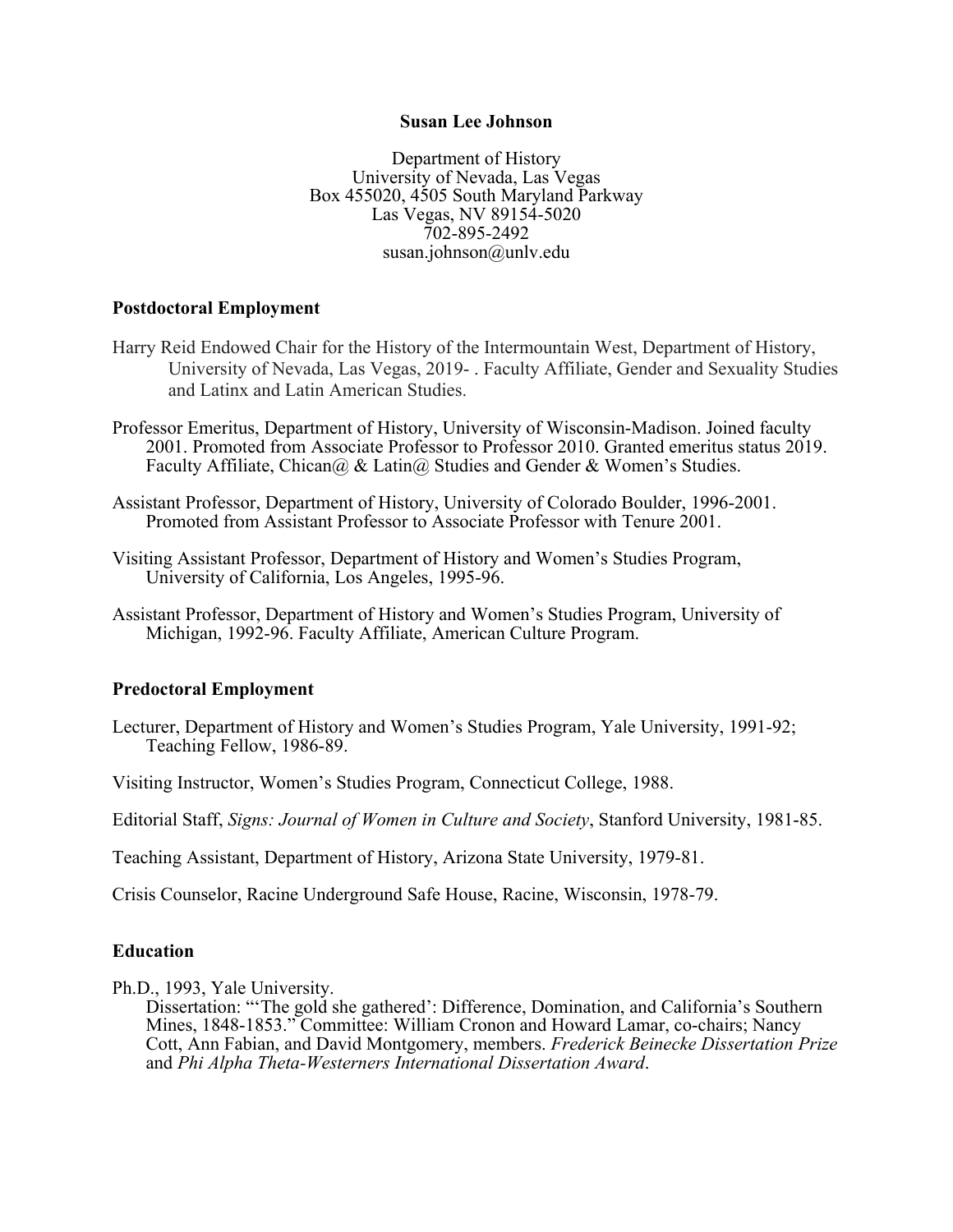M.A., 1984, Arizona State University.

Thesis: "Women's Households and Relationships in the Mining West: Central Arizona, 1863-1873." Advisor: Mary Rothschild. Certificate in Editing & Publishing Procedures.

B.A., 1978, Carthage College.

*Summa cum laude graduate with Honors in History.*

#### **Book in Progress**

"The Trail the Slaves Made." A place-based history of how the Santa Fe Trail connected slaveries and emancipations: chattel slavery and its demise in the East, and, in the West, captive-taking and coerced labor, which died a different death. We know that slaves and captives traveled the trail, that they lived along it or crossed it moving north and south. But we don't know how enslaved migrants and residents helped make the place called the Santa Fe Trail. This place-making story begins when Mexico achieved independence in 1821, allowing frontier outposts to open trade relations with the U.S. and Conestoga wagons to carve the road that linked Santa Fe, in the Mexican North, to Missouri River towns in the U.S. West, a road spanning Native homelands. But 1821 was also the year that the Union admitted Missouri as a slave state. So as wagons traversed the trail, they created a link not only between two new nation-states but also between two systems of slavery—the enslavement of African-descended people, mostly by Anglo Americans, rooted in the East, and, localized in the West, the enslavement of Indigenous people and some ethnic Mexicans, mostly by other Indians and other Mexicans. The trail changed over time, and its transformations point to the story's end. By the Civil War era, the U.S. conquest of the West was complete and Santa Fe was the capital of New Mexico Territory. Yet the trail wasn't obsolete until 1879, when the Atchison, Topeka, and Santa Fe Railroad, tracing much the same path, superseded wagon-based trade. The time of the trail's use was the era when North America was convulsed in conversation about bondage and freedom, about empire and liberty. This study listens anew to that continental conversation.

### **Publications**

#### *Books*:

- *Writing Kit Carson: Fallen Heroes in a Changing West* (Chapel Hill: University of North Carolina Press, 2020).
- *Roaring Camp: The Social World of the California Gold Rush* (New York: W.W. Norton, 2000). Awarded the *Bancroft Prize,* and the *W. Turrentine Jackson Prize.*
- *The Lesbian Issue: Essays from SIGNS* (Chicago: University of Chicago Press, 1985), co-edited with Estelle Freedman, Barbara Gelpi, and Kath Weston.

Scholarly forums on *Roaring Camp*:

- "Presidential Roundtable: Fifteen Years of *Roaring Camp*," Pacific Coast Branch of the American Historical Association Annual Meeting, Sacramento, August 7, 2015. Discussants: Peter Blodgett, Anne Hyde, and Stacey Smith.
- "Reading *Roaring Camp: The Social World of the California Gold Rush*," sponsored by the Labor and Working-Class History Association at the Southwest Labor Studies Conference, California State University, Long Beach, May 4, 2000. Discussants: Dorothy Fujita-Rony, Daniel Hurewitz, Mary Murphy, and George Sánchez.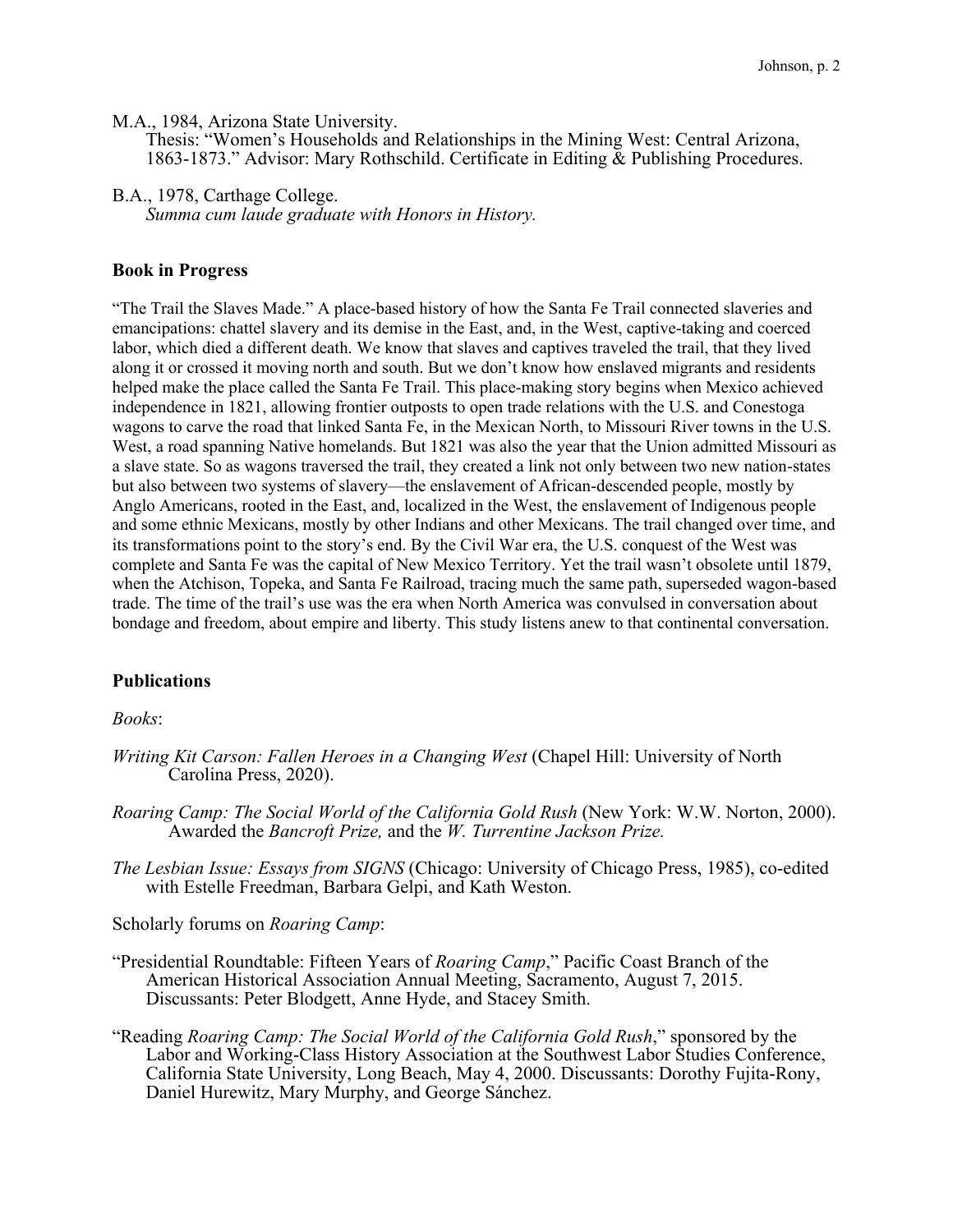*Roaring Camp* forum, sponsored by the Center of the American West, University of Colorado Boulder, April 6, 2000. Discussants: Nan Alamilla Boyd, Patricia Nelson Limerick, and Duane Smith.

## *Articles*:

- "Writing Kit Carson in the Cold War: 'The Family,' 'The West,' and Their Chroniclers," in *On the Borders of Love and Power: Families and Kinship in the Intercultural American Southwest*, ed. David Wallace Adams and Crista DeLuzio (Berkeley: University of California Press, 2012), pp. 278-318.
- "Nail This to Your Door: A Disputation on the Power, Efficacy, and Indulgent Delusion of Western Scholarship that Neglects the Challenge of Gender and Women's History," *Pacific Historical Review* 79, no. 4 (Fall 2010): 605-17.
- "The Last Fandango: Women, Work, and the End of the California Gold Rush," in *Riches for All: The California Gold Rush and the World*, ed. Kenneth N. Owens (Lincoln: University of Nebraska Press, 2002), pp. 230-63.
- "'My own private life': Toward a History of Desire in Gold Rush California," in *Rooted in Barbarous Soil: People, Culture, and Community in Gold Rush California*, ed. Kevin Starr and Richard J. Orsi (Berkeley: University of California Press for the California Historical Society, 2000), pp. 316-46. Also published in *California History* 79, no. 2 (Summer 2000): 316-46.
- "'Domestic' Life in the Diggings: The Southern Mines in the California Gold Rush," in *Over the Edge: Remapping the American West*, ed. Valerie Matsumoto and Blake Allmendinger (Berkeley: University of California Press, 1998), pp. 107-32. Reprinted in *Unequal Sisters: A Multicultural Reader in U.S. Women's History*, 3d ed., ed. Vicki L. Ruiz and Ellen Carol DuBois (New York: Routledge, 2000), pp. 105-23. Reprinted in *American Studies: An Anthology*, ed. Janice Radway, Kevin Gaines, Barry Shank, and Penny Von Eschen (Malden, Mass.: Blackwell, 2009), pp. 135-44.
- "Bulls, Bears, and Dancing Boys: Race, Gender, and Leisure in the California Gold Rush," *Radical History Review* 60 (Fall 1994): 4-37. Reprinted in *Across the Great Divide: Cultures of Manhood in the American West*, ed. Matthew Basso, Laura McCall, and Dee Garceau (New York: Routledge, 2001), pp. 45-71.
- ""A memory sweet to soldiers': The Significance of Gender in the History of the 'American West,'" *Western Historical Quarterly* 24, no. 4 (November 1993): 495-517. Reprinted in *A New Significance: Re-envisioning the History of the American West, ed. Clyde Milner (New* York: Oxford University Press, 1996), pp. 255-78. Reprinted in *Women and Gender in the American West: Jensen-Miller Prize Essays from the Coalition for Western Women's History*, ed. Mary Ann Irwin and James F. Brooks (Albuquerque: University of New Mexico Press, 2004), pp. 89-109, 365-70. Awarded the *Joan Jensen-Darlis Miller Prize,* and the *Don D. Walker Prize*.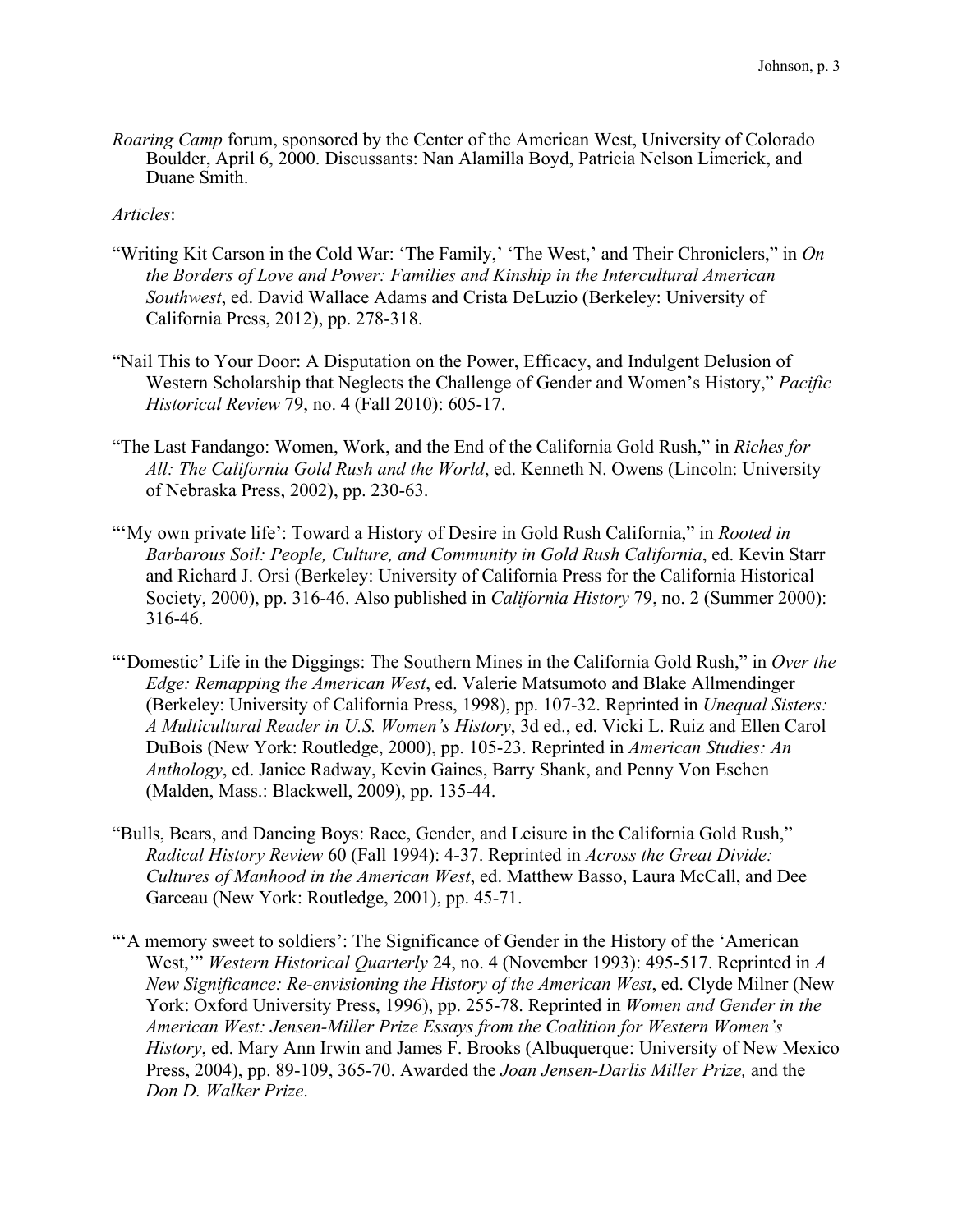"Sharing Bed and Board: Cohabitation and Cultural Difference in Central Arizona Mining Towns, 1863-1873," *Frontiers: A Journal of Women Studies* 7, no. 3 (1984): 36-42. Reprinted in *The Women's West*, ed. Susan Armitage and Elizabeth Jameson (Norman: University of Oklahoma Press, 1987), pp. 77-91.

*Shorter articles:*

- "To Every Region, There are Memorials: The Call to Remove Kit Carson Monuments," *We're History* online magazine, forthcoming.
- "Queer Wests: A Historiographical Conversation," coauthored with Christopher Hommerding, Simon Fisher, and Johanna Lanner-Cusin, Special issue, "Queer History in the West," *Western History Association Newsletter*, Spring 2013, pp. 7-21.
- "From Big Oak Flat to Brokeback Mountain: What a Difference a Century Makes," *Bancroftiana*, no. 129 (Fall 2006): 28-30.
- "Season of Dashed Hopes," *Humanities* 27, no. 5 (September/October 2006): 22-24.
- "Gift Horses: Influence, Insurgence, and Interdisciplinarity in Western Studies," review essay on *The New Western History: The Territory Ahead*, ed. Forrest G. Robinson, *Western American Literature* 34, no. 1 (Spring 1999): 78-91.
- "The United States of Jessie Benton Frémont: Corresponding with the Nation," review essay on *The Letters of Jessie Benton Frémont*, ed. Pamela Herr and Mary Lee Spence, *Reviews in American History* 23, no. 2 (June 1995): 219-25.

### *Reviews:*

- Review of *Consuming Identities: Visual Culture in Nineteenth-Century San Francisco*, by Amy K. DeFalco Lippert, *American Historical Review* 124, no. 4 (October 2019): 1463-64.
- Review of *Path of Empire: Panama and the California Gold Rush*, by Aims McGuinness, *Labor: Studies in Working-Class History of the Americas* 7 (Summer 2010): 113-15.
- Review of *Brokeback Mountain*, directed by Ang Lee, *Journal of American History* 93, no. 3 (December 2006): 988-90.
- Review of *Anaconda: Labor, Community, and Culture in Montana's Smelter City*, by Laurie Mercier, *American Historical Review* 109, no. 1 (February 2004): 215-16.
- Review of *American Alchemy: The California Gold Rush and Middle-Class Culture*, by Brian Roberts, *Journal of American History* 88, no. 4 (March 2002): 1523-24.
- Review of *The Decolonial Imaginary: Writing Chicanas into History*, by Emma Pérez, *Western Historical Quarterly* 31, no. 4 (Winter 2000): 498-99.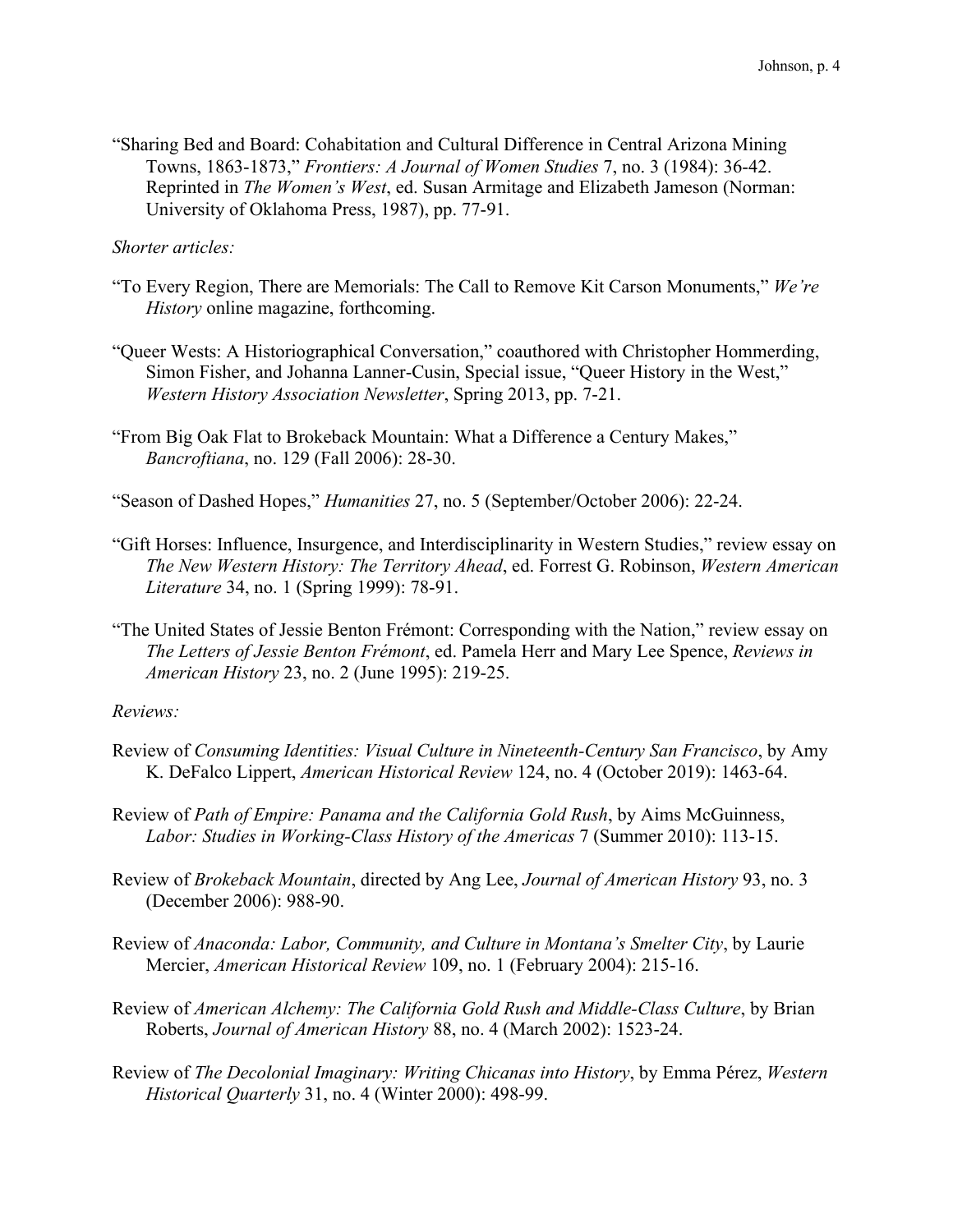- Review of *The Roar and the Silence: A History of Virginia City and the Comstock Lode*, by Ronald M. James, *Journal of American History* 87, no. 2 (September 2000): 702-03.
- Review of *The Shirley Letters from the California Mines*, by Louise Amelia Knapp Smith Clappe, ed. Marlene Smith-Baranzini, and *Voyage to California Written at Sea, 1852: The Journal of Lucy Kendall Herrick*, by Lucy Kendall Herrick, ed. Amy Requa Russell, Marcia Russell Good, and Mary Good Lindgren, *California History* 79, no. 1 (Spring 2000): 76.
- Review of *Days of Gold: The California Gold Rush and the American Nation*, by Malcolm J. Rohrbough, *Pacific Historical Review* 68, no. 2 (May 1999): 332-34.
- Review of *City of Women: Sex and Class in New York, 1789-1860*, by Christine Stansell, *International Labor and Working-Class History* 36 (Fall 1989): 93-96.
- *Encyclopedia entries:*
- "Gold Rushes," in *The Oxford Companion to United States History*, ed. Paul Boyer (New York: Oxford University Press, 2001), pp. 312-13.
- "Western Women," in *The Reader's Companion to U.S. Women's History*, ed. Wilma Mankiller et al. (Boston: Houghton Mifflin, 1998), pp. 632-35.
- "Babe Bean" (Elvira Virginia Mugarrieta), and "Cattle Kate" (Ella Watson), in *Encyclopedia of the American West*, ed. Alan Axelrod and Charles Phillips (New York: Macmillan, 1996), pp. 129, 1718-19.

#### **Honors and Awards**

Distinguished Lecturer, Organization of American Historians, appointed 2016

Distinguished Speaker, Western History Association, appointed 2015

- Bancroft Prize in American History and Diplomacy for *Roaring Camp,* 2001
- W. Turrentine Jackson Prize for Best First Book on the American West (Biennial) for *Roaring Camp*, Western History Association, 2001
- Joan Jensen-Darlis Miller Article Prize for "'A memory sweet to soldiers,'" Coalition for Western Women's History, 1994
- Don D. Walker Article Prize for "'A memory sweet to soldiers,'" Western Literature Association, 1994

Frederick W. Beinecke Dissertation Prize, Yale University, 1994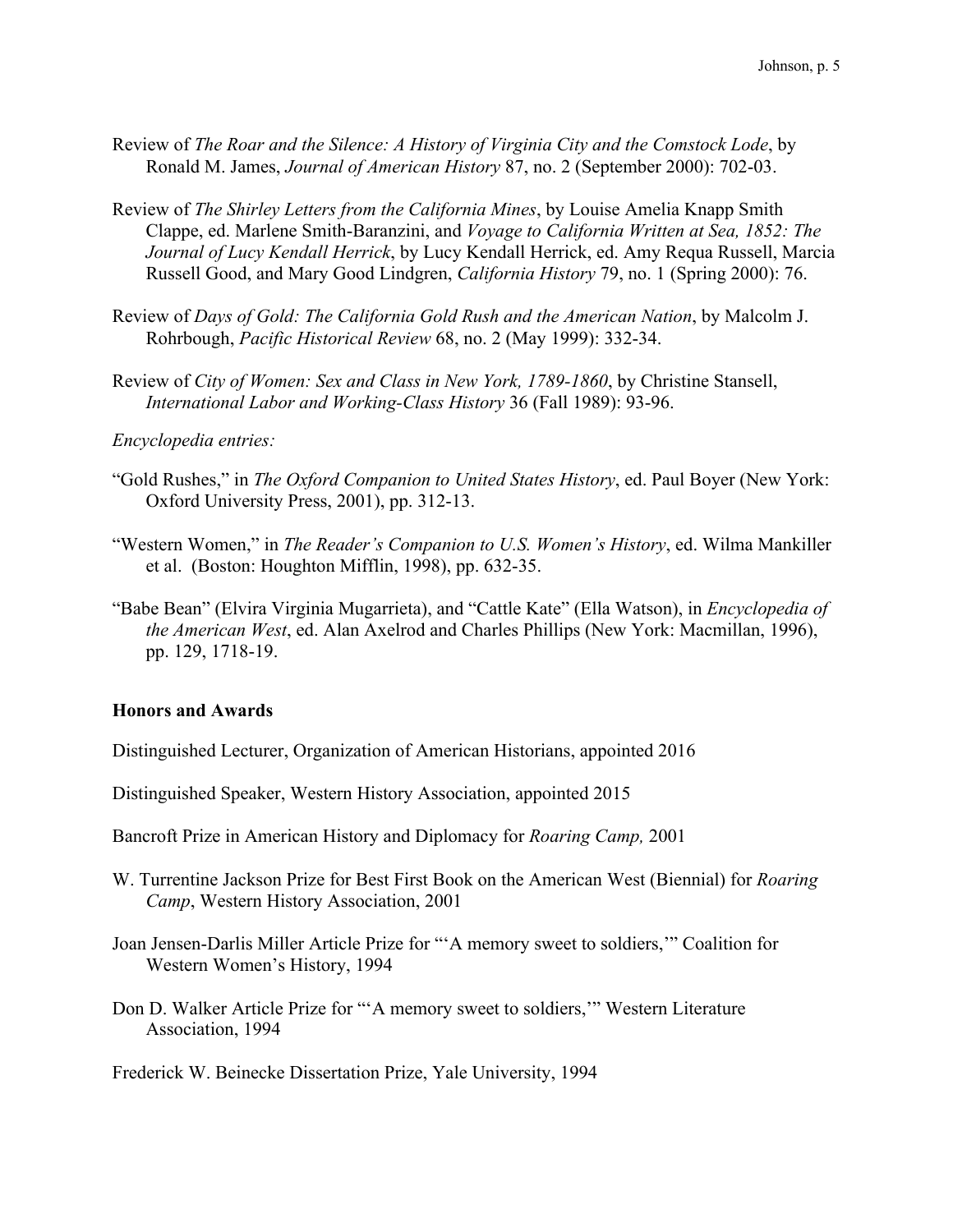Phi Alpha Theta Dissertation Award, Phi Alpha Theta-Westerners International, 1994

Prize Teaching Fellowship, Yale University, 1988-89

Dean's List, Arizona State University, 1980-81

History Associates Award, Excellence in Graduate Studies, Arizona State University, 1980-81

Tunis Award for Excellence in Women's Studies, Arizona State University, 1979-80

Academic Award for highest grade point average in graduating class, Carthage College, 1978

Phi Alpha Theta, international history honor society, Carthage College chapter, inducted 1977

#### **Fellowships and Grants**

- Newberry Consortium for American Indian Studies Faculty Fellowship, Newberry Library, Spring 2018
- Margaret and Allan Bogue Faculty Research Award, History Department, University of Wisconsin-Madison, 2018-19
- Wisconsin Alumni Research Foundation Award, Office of the Vice Chancellor for Research and Graduate Education, University of Wisconsin-Madison, 2018-19

Faculty Development Grant, University of Wisconsin-Madison, Fall 2017

- Vilas Lifecycle Professorship, Office of the Provost and Vice Chancellor for Academic Affairs, University of Wisconsin-Madison, 2015-16
- Bill and Rita Clements Research Fellowship for the Study of Southwestern America, William P. Clements Center for Southwest Studies, Southern Methodist University, Fall 2011
- Wisconsin Alumni Research Foundation Award, Graduate School, University of Wisconsin-Madison, 2003-04, 2005-06, 2008-09, 2009-10
- Lloyd Lewis Fellowship in American History, Newberry Library, Spring 2007
- Resident Fellowship, Institute for Research in the Humanities, University of Wisconsin-Madison, Fall 2006
- Feminist Scholars' Fellowship, Women's Studies Research Center, University of Wisconsin-Madison, Fall 2005
- Faculty Research Award, Charles Redd Center for Western Studies, Brigham Young University, 1999-2000, 2004-05, 2007-08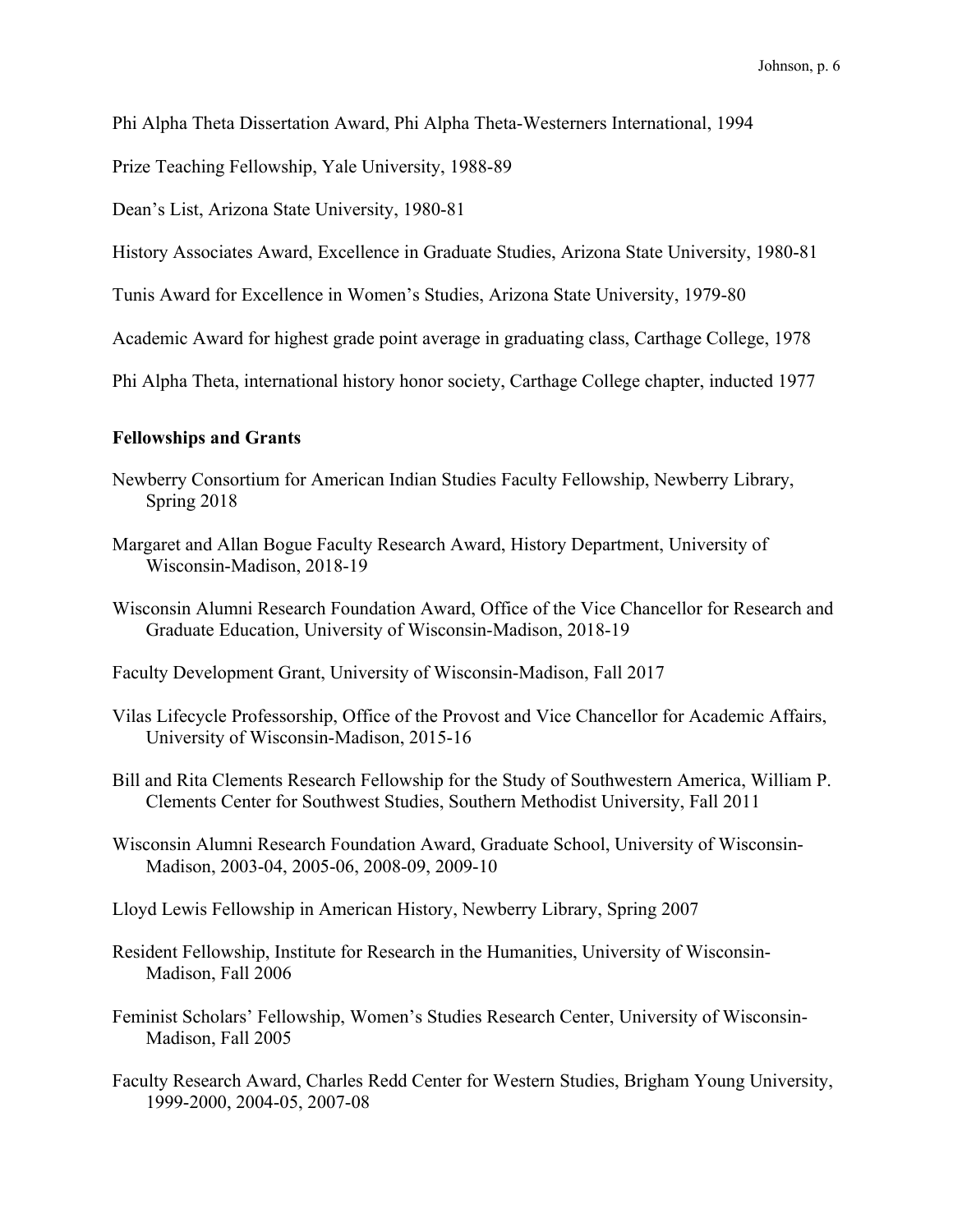Curriculum Development Grant, Institute on Race and Ethnicity, University of Wisconsin-Milwaukee, 2004-05 (for The Santa Fe Trail: In Search of the Multiracial West, 2005)

Mellon Postdoctoral Research Fellowship, Huntington Library, 2001-02

Frederick Beinecke Fellowship in Western Americana, Beinecke Library, Yale University, 2001

Dean's Awards (Fund for Excellence Award and Summer Grant), University of Colorado Boulder, 1998, 2000, and 2001

Graduate Committee on the Arts & Humanities Grant, University of Colorado Boulder, 1999

National Endowment for the Humanities/Huntington Library Fellowship, 1996-97

Research Assistantship Funding, University of Michigan, 1995

Michigan Faculty Fellowship, Institute for the Humanities, University of Michigan, 1994-95

Faculty Grant and Fellowship, University of Michigan, 1993

Whiting Fellowship in the Humanities, Mrs. Giles Whiting Foundation, 1990-91

Charlotte Newcombe Dissertation Fellowship, Woodrow Wilson National Fellowship Foundation, 1989-90

Huntington Library Research Fellowship, 1990

John Enders Fellowship, Yale University, 1989

Ralph Gabriel Fellowship, Yale University, 1986-88

University Fellowship, Yale University, 1985-86

# **Teaching**

### *Fields*:

North American West; Borderlands; Nineteenth-century & Twentieth-century U.S.; Race, Ethnicity & Indigeneity; Gender, Desire & Embodiment

### *Courses*:

*Graduate reading seminars:* 

Homelands, Frontiers, and Borders: National and Transnational Perspectives on North American Wests, University of Nevada, Las Vegas and University of Wisconsin-Madison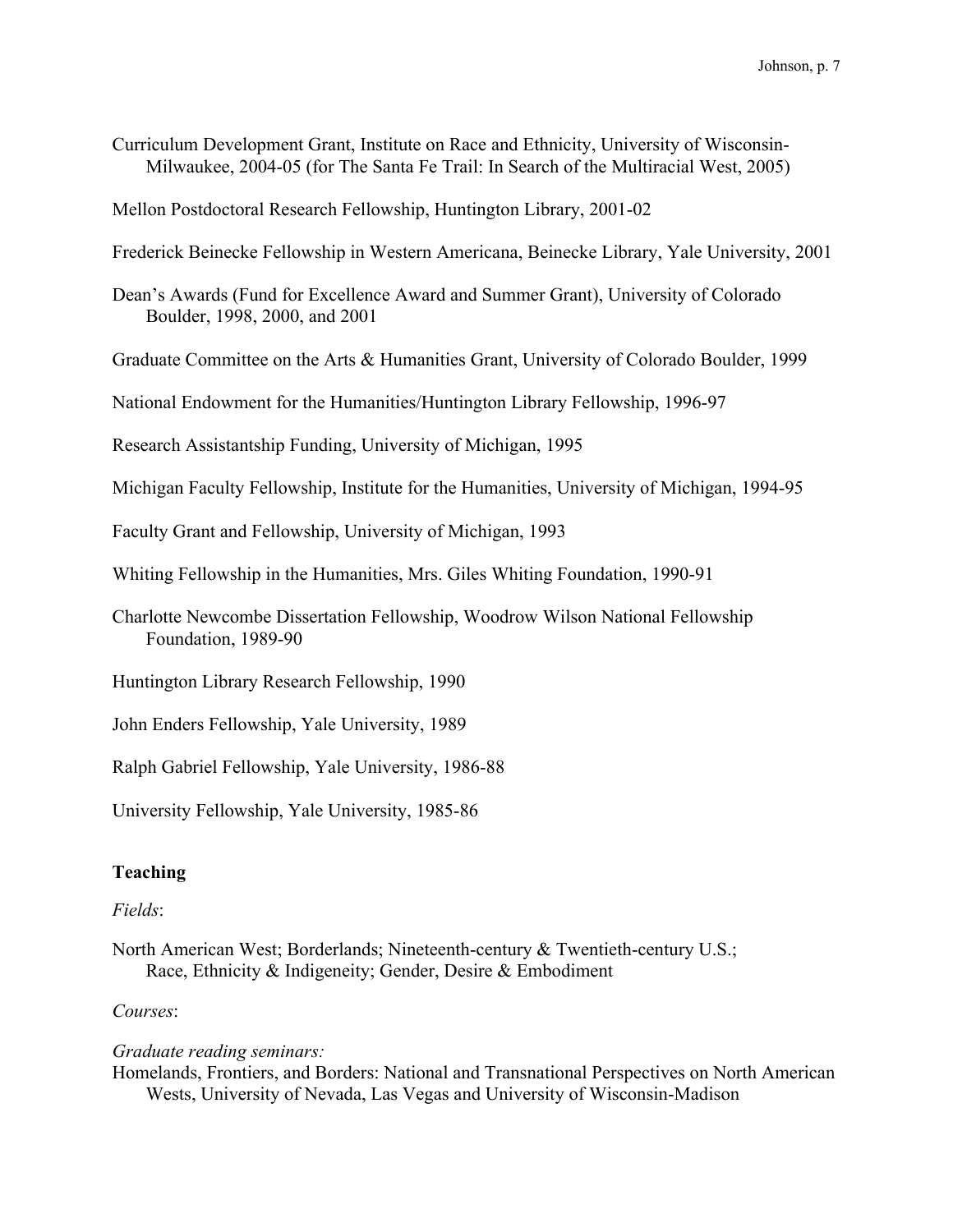Seminar in the History of the American West, University of Wisconsin-Madison, University of Colorado Boulder, and UCLA

Introduction to History for U.S. Historians, University of Wisconsin-Madison

Men and Masculinities in U.S. History, University of Wisconsin-Madison

History of Sex and Sexuality (global/transnational), University of Colorado Boulder

Region and Gender in U.S. History, University of Michigan

Differences Among Women, University of Michigan, team-taught

### *Graduate research seminars*:

North American West, University of Nevada, Las Vegas North American Regions, Landscapes, and Peoples, University of Wisconsin-Madison History of the American Frontier, University of Colorado Boulder *Note:* Research seminars have culminated in a one-day research symposium, open to the public, in which students have presented their papers and heard comments by advanced scholars.

## *Undergraduate lectures:*

North American West to 1850, University of Nevada, Las Vegas and University of Wisconsin-Madison

U.S. West since 1850, University of Wisconsin-Madison

American West in the Nineteenth Century, University of Colorado Boulder

Sex and Sexuality in U.S. History, University of Colorado Boulder

History of the U.S. West, UCLA

Introduction to Lesbian, Gay, and Bisexual Studies, UCLA, team-taught

Women in U.S. History Since 1870, University of Michigan

Introduction to Women's Studies & Feminist Thought, Yale University and Connecticut College

## *Undergraduate seminars:*

Historical Publishing Practicum, University of Wisconsin-Madison Borderlands in North American History, University of Wisconsin-Madison Trail and Rail: How the Santa Fe Trail and the Atchison, Topeka, and Santa Fe Railroad Created and Connected North American Peoples and Places, University of Wisconsin-Madison Men and Masculinities in U.S. History, University of Wisconsin-Madison The California Gold Rush, University of Michigan and University of Wisconsin The American Southwest, University of Wisconsin-Madison U.S. Women's History, University of Colorado Boulder The American West, University of Colorado Boulder Gender in the U.S. West, UCLA Sex and Sexuality in U.S. History, University of Michigan and Yale University Regional Perspectives in Nineteenth-Century U.S. Women's History, Yale University

# *Special course:*

The Santa Fe Trail: In Search of the Multiracial West, 2-week on-the-bus traveling course with 35 undergraduate and graduate students, June 2005, University of Wisconsin-Madison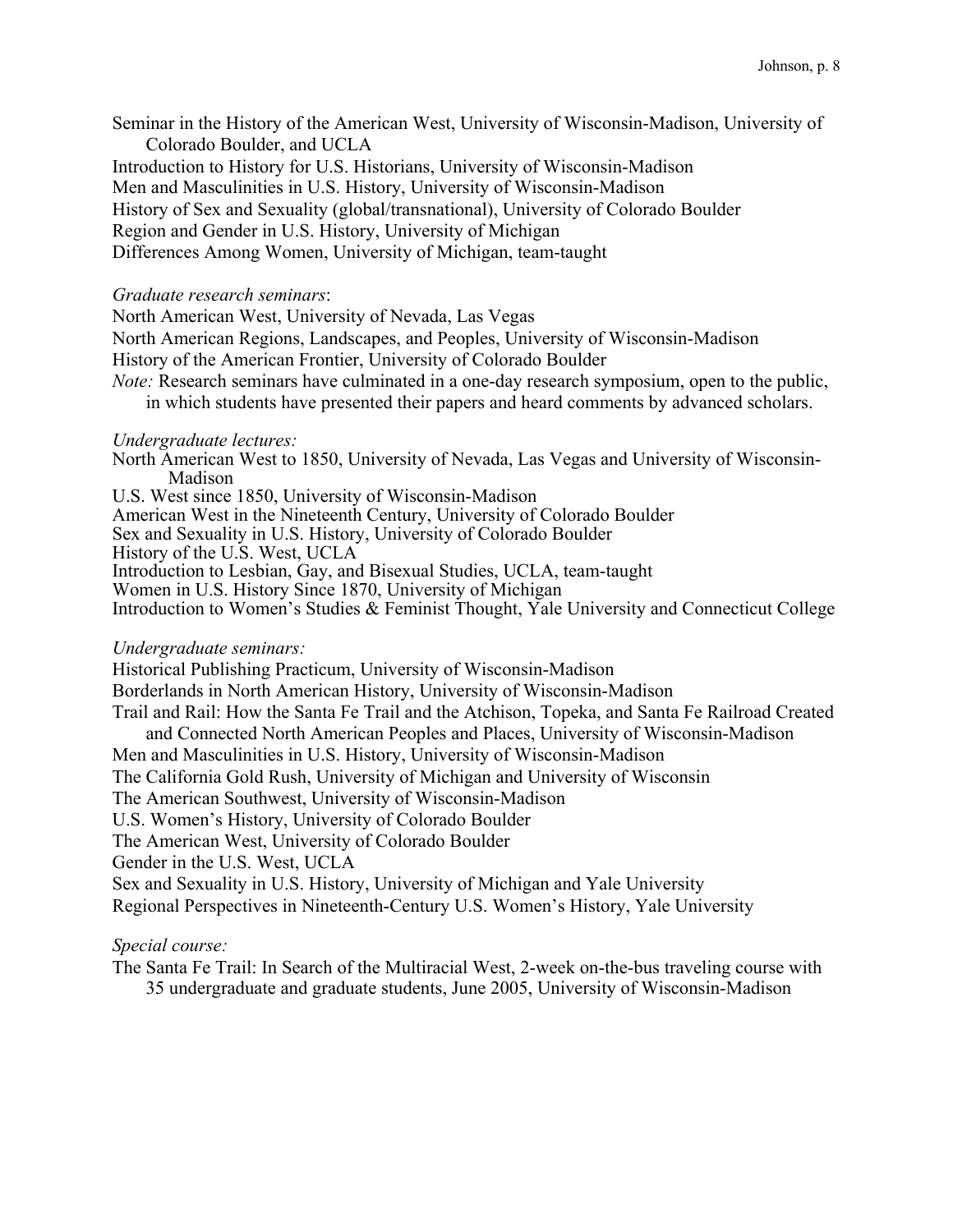## *Graduate advising:*

*Major advisor, Ph.D., completed:*

- Cori Simon, Ph.D. 2020, Department of History, University of Wisconsin-Madison. *Dissertation:* "Shadowland: Indian Territory's Contested Past and Uncertain Future, 1800- 1910."
- Jillian Jacklin, Ph.D. 2020, Department of History, University of Wisconsin-Madison. *Dissertation:* "Paper Dreams: Working-Class Cultures and Political Drift in the Fox River Valley, 1870s-1950s." (Assumed mentorship from the late Professor Camille Guérin-Gonzales.)
- Meggan Bilotte, Ph.D. 2019, Department of History, University of Wisconsin-Madison. *Dissertation:* "Becoming Native: Gender, Race, and Labor in the Construction of Belonging in Northern Colorado Sugar Beet Communities, 1900-1971."
- Brendon George, Ph.D. 2019, Department of History, University of Wisconsin-Madison. *Dissertation:* "Mile High Metropole: Denver and the U.S. Empire."
- Libby Tronnes, Ph.D. 2017, Department of History, University of Wisconsin-Madison. *Dissertation:* "Corn Moon Migrations: Ho-Chunk Belonging, Removal, and Return in the Early Nineteenth-Century Western Great Lakes."
- Haley Pollack, Ph.D. 2014, Department of History, University of Wisconsin-Madison. *Dissertation*: "Theaters of Memory: Placing the Past on the San Francisco Bay."
- Jennifer Holland, Ph.D. 2013, Department of History, University of Wisconsin-Madison. *Dissertation:* "Making Babies: Social Conservatism and Abortion Politics in the Four Corners States, 1945-2000."
- Jennifer Hull, Ph.D. 2012, Department of History, University of Wisconsin-Madison. *Dissertation:* "Remapping Black Manhattan: Transformations of Space in the Early Republic City." (Assumed mentorship from the late Professor Jeanne Boydston).
- Kellen Backer, Ph.D. 2012, Departments of History and History of Science, Medicine and Technology, University of Wisconsin-Madison.

*Dissertation:* "World War II and the Triumph of Industrialized Food." (Co-advisor with Professor Eric Schatzberg.)

- Mark Goldberg, Ph.D. 2011, Department of History, University of Wisconsin-Madison. *Dissertation:* "The Health of Empires: Health Practices and Expansion in the Texas Borderlands, 1780-1861."
- Michel Hogue, Ph.D. 2009, Department of History, University of Wisconsin-Madison. *Dissertation:* "Between Race and Nation: The Plains Métis and the Canada-United States Border."
- Stacey Smith, Ph.D. 2008, Department of History, University of Wisconsin-Madison. *Dissertation:* "California Bound: Unfree Labor, Race, and the Reconstruction of the Far West, 1848-1870."
- Bradley Cartwright, Ph.D. 2006, Department of History, University of Colorado Boulder. *Dissertation:* "Pacific Passages: American Encounters with the Pacific and Its People, 1815- 1855."
- Mary Coomes, Ph.D. 1999, Department of History, University of Michigan. *Dissertation:* "From *Pooyi* to the New Almaden Mercury Mine: Cinnabar, Economics, and Culture in California to 1920." (Co-advisor with Professor María Montoya.)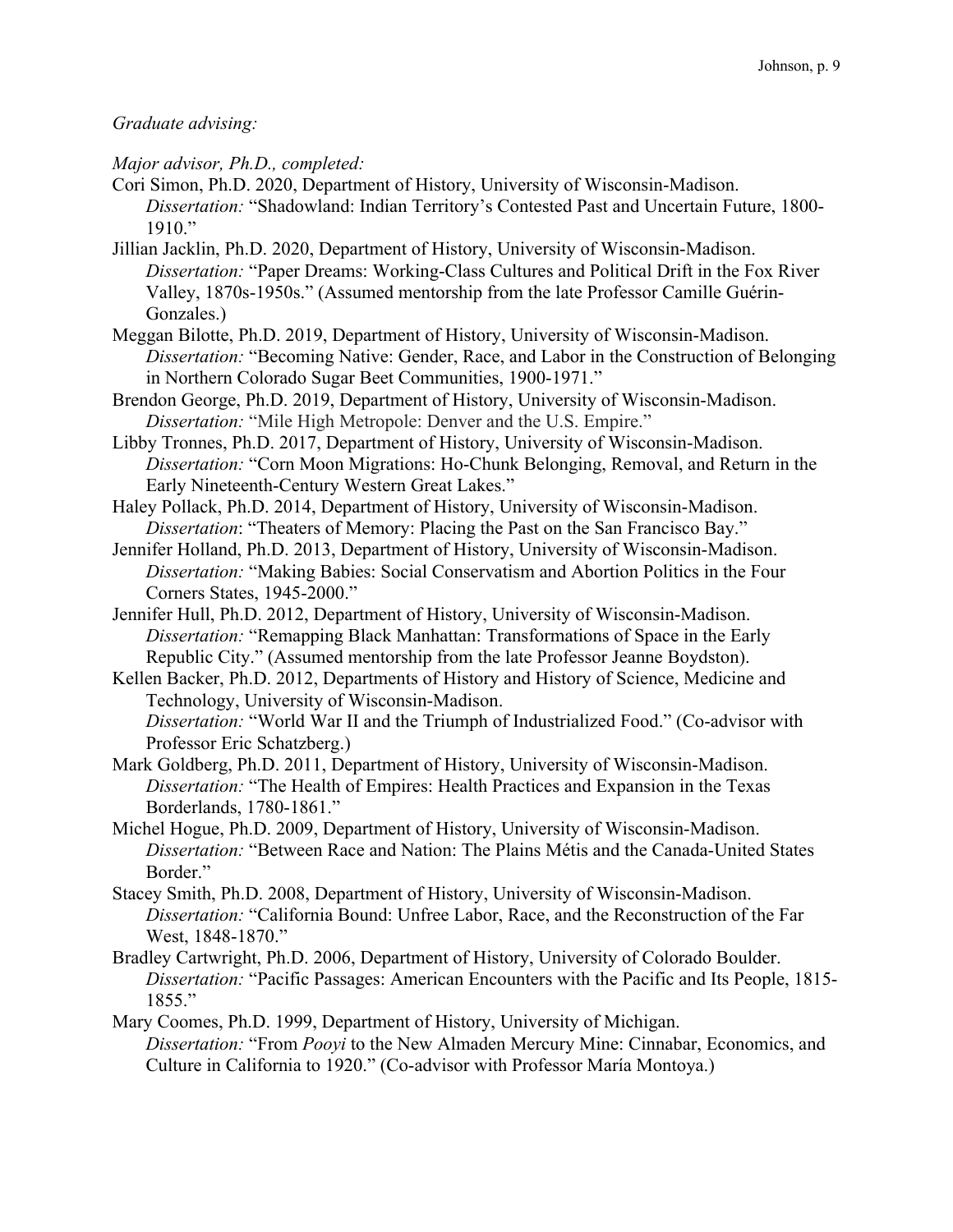*Major advisor, M.A. and Posthumous Commendation in Memoriam, completed:*

Johanna Lanner-Cusin, M.A. 2013, Department of History, University of Wisconsin-Madison. Skott Vigil (1977-2010), Posthumous Commendation in Memoriam 2011, Department of

History, University of Wisconsin-Madison.

Jacqueline Cooney, M.A. 2010, Department of History, University of Wisconsin-Madison. Chandra Oroszvary, M.A. 2009, Department of History, University of Wisconsin-Madison. Jessica Manfrin, M.A. 2009, Gender and Women's Studies Department, University of

Wisconsin-Madison. (Assumed mentorship from the late Professor Jeanne Boydston.)

## *Major advisor, continuing:*

Nicole Batten, Ph.D. student, Department of History, University of Nevada, Las Vegas. Maribel Estrada Calderón, M.A. student, Department of History, University of Nevada, Las Vegas. (Co-advisor with María Raquel Casas.)

# *Selected undergraduate advising:*

Daniel Ahrendt, Hilldale Undergraduate/Faculty Research Fellowship, 2017-18, and senior honors thesis, 2018, University of Wisconsin-Madison.

Lucas Sczygelski, senior honors thesis, 2018, University of Wisconsin-Madison.

Malachy Schrobilgen, senior honors thesis, 2017, University of Wisconsin-Madison.

Evan Nordgren, senior honors thesis, 2009, University of Wisconsin-Madison.

Mindy Cummings, Honors Sophomore Research Apprenticeship, Summer 2009, University of Wisconsin-Madison.

Laura Frank, senior honors thesis, 2008, University of Wisconsin-Madison (assumed mentorship from the late Professor Jeanne Boydston).

Amy Kolosseus, senior honors thesis, 2001, University of Colorado Boulder.

Lena Potyondy, senior honors thesis, 2001, University of Colorado Boulder.

# **Service**

# *Department/Program:*

Book Manuscript Workshop Coordinator, History Department, University of Nevada, Las Vegas: Tessa Ong Winkelmann, April 18, 2020; Carlos Dimas, April 4, 2020.

Graduate Committee, History Department, University of Nevada, Las Vegas, 2019- .

- Gender/Women's/Sexuality/Oral History in the Americas since 1945 Search Committee, History Department, University of Nevada, Las Vegas, 2019-20.
- Junior Faculty Mentor for Ashley Brown, History Department, University of Wisconsin-Madison, 2017-19.
- Co-Chair, Selig Chair in the History of Sport and Society Search Committee, History Department, University of Wisconsin-Madison, 2016-17.
- Budget Committee (elected), History Department, University of Wisconsin-Madison, 2004-06, 2008-10, 2015-17.
- Early North American Gender and Women's History Search Committee, History Department, University of Wisconsin-Madison, 2014-15.
- Graduate Council, History Department, University of Wisconsin-Madison, 2002-05, 2012-14.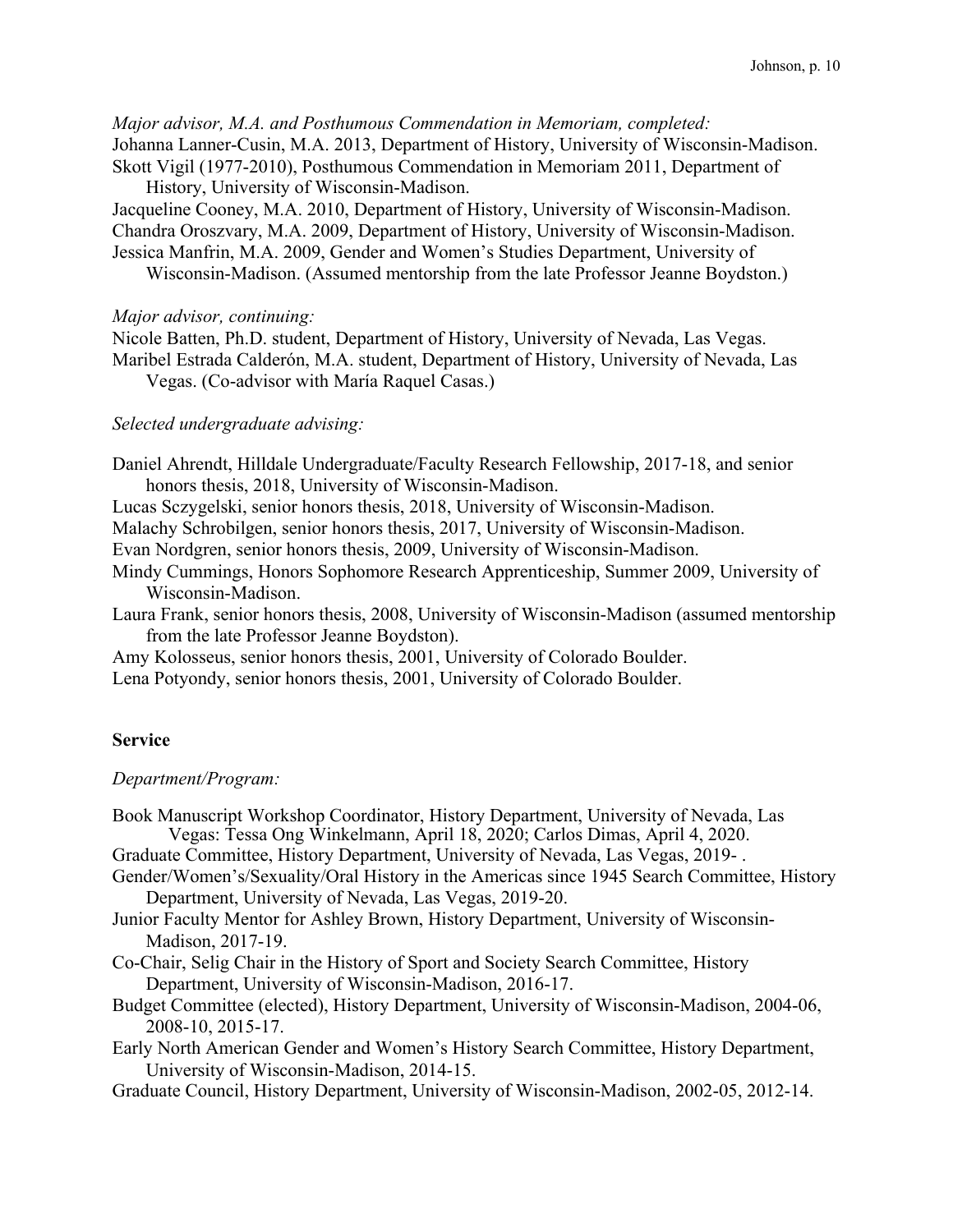Joint Committee on Teaching, History Department, University of Wisconsin-Madison, 2013-14.

- Harassment and Discrimination Committee, History Department, University of Wisconsin-Madison, 2013-14.
- Chair, Selig Chair in the History of Sport and Society Search Committee, History Department, University of Wisconsin, Madison, 2012-13.

Joint Committee on Diversity, History Department, University of Wisconsin, Madison, 2012-13.

Coordinator, Skott Vigil Memorial Lecture, History Department, University of Wisconsin-Madison, 2010.

- Core faculty member, Graduate Program in Gender and Women's History, History Department, University of Wisconsin-Madison, 2003-19. Coordinator, 2009-10.
- Reading Committee (joint junior hire with Gender and Women's Studies), History Department, University of Wisconsin-Madison, 2009.
- Assistant Professor Review Committee, History Department, University of Wisconsin-Madison, Member, 2002-03, 2009-10. Advisory, 2004-05.
- Chair, U.S. Graduate Admissions Committee, History Department, University of Wisconsin-Madison, 2007-08. Member, 2002-03.
- Reading Committee (joint junior hire with American Indian Studies), History Department, University of Wisconsin-Madison, 2008.
- Mosse LGBT Committee, History Department, University of Wisconsin-Madison, 2007-19.
- Curriculum Committee, Chican $\omega$  and Latin $\omega$  Studies Program, University of Wisconsin-Madison, 2003-06, 2007-09.
- Co-chair, Strategic Hiring Committee, History Department, University of Wisconsin-Madison, 2005-06. Chair, 2004-05. Member, 2003-04.
- Tenure and Promotion Committee for Ned Blackhawk, History Department, University of Wisconsin-Madison, 2005-06.
- Chair, Joint Committee on Teaching Assistants, History Department, University of Wisconsin-Madison, 2003-05. Member, 2002-03.
- Search Committee (senior hire), Chican $\omega$  and Latin $\omega$  Studies Program, University of Wisconsin-Madison, 2004-05.

Search Committee (senior hire), History Department, University of Wisconsin-Madison, 2004.

- Junior Faculty Review Committee, Chican@ and Latin@ Studies Program, University of Wisconsin-Madison, 2004-06.
- Editor, *Concientización: A Journal of Chican@ & Latin@ Experience and Thought*, annual student scholarly and creative journal, Chican $\omega$  and Latin $\omega$  Studies Program, University of Wisconsin-Madison, 2003-06.
- Chair, Ad Hoc Committee to consider Nancy Langston as History Affiliate, Spring 2003.
- Faculty Co-advisor, History Honor Society and Phi Alpha Theta, History Department, University of Colorado Boulder, 2000-01.
- Coordinator, Robert G. Athearn Lecture, History Department, University of Colorado Boulder, 1997-98, 1998-99, 2000-01.
- Executive Committee, elected member, History Department, University of Colorado Boulder, 1999-2000.
- Graduate Studies Committee, History Department, University of Colorado Boulder, 1998-99.
- Undergraduate Studies Committee, History Department, University of Colorado Boulder, 1997- 98.
- Search Committee for Women's Studies Program Director, University of Michigan, 1994-95.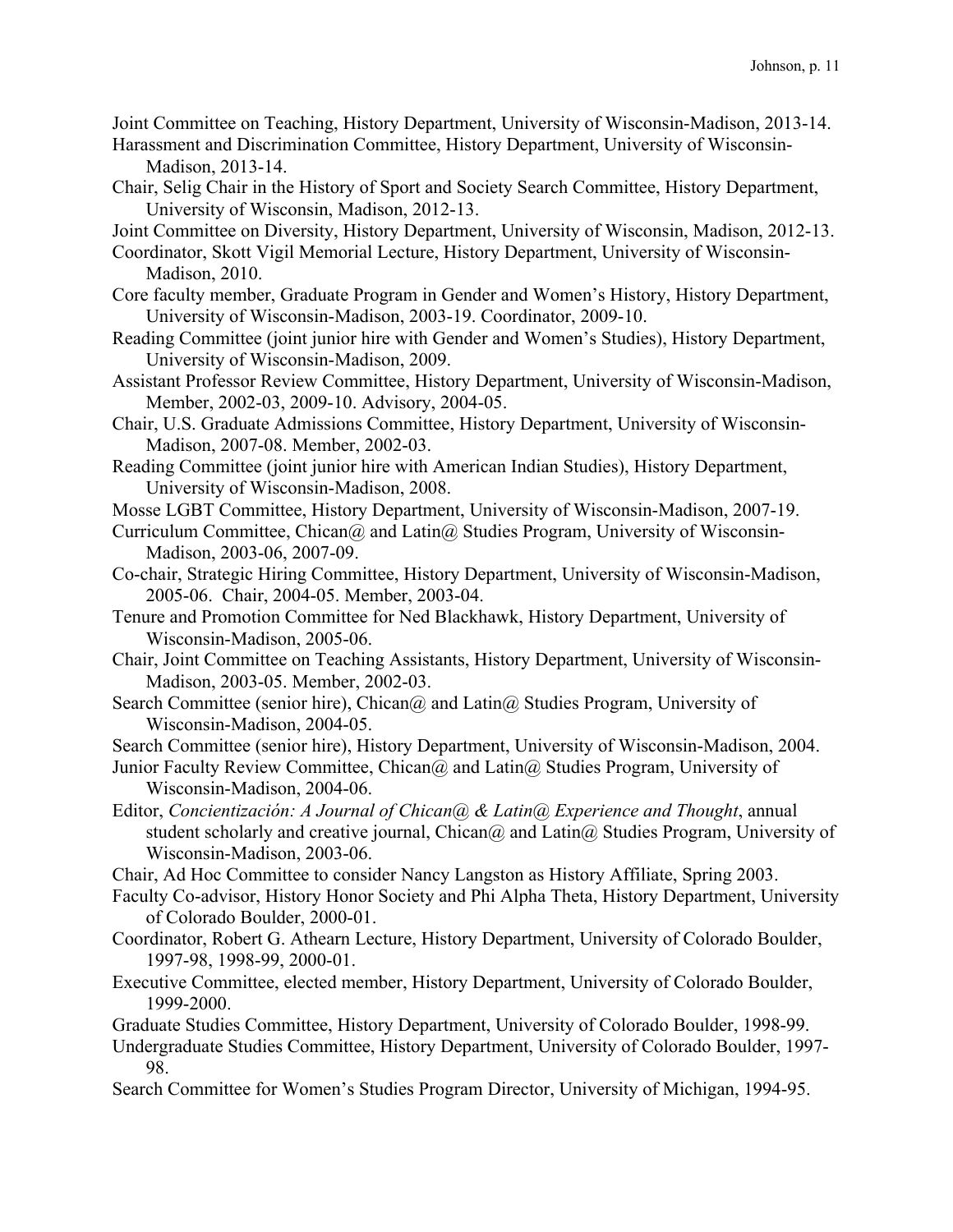- Women's Studies Program Executive Committee, elected member, University of Michigan, 1994.
- Differences Among Women Project Planning Committee, Women's Studies Program, University of Michigan, 1993-94.
- Faculty Advisor, Introduction to Women's Studies, course team-taught by graduate students, University of Michigan, 1992-94. Chair, course hiring committee.

History Department Minority Recruitment Committee, University of Michigan, 1992-94. American Culture Program Graduate Admissions Committee, University of Michigan, 1992-93.

## *University:*

- UndocuAlly Workshop Participant, Office of Diversity Initiatives and the Faculty Center, University of Nevada, Las Vegas, 2019.
- Search Committee Member, Project Director for Public History Project on the History of Marginalized Groups and Their Exclusion at the University of Wisconsin-Madison, Chancellor's Office and History Department, 2018-19.
- Ethnic Studies Subcommittee of the General Education Committee, College of Letters and Science, University of Wisconsin-Madison, 2005-09, 2016-17. Chair, 2007-09. Acting Chair, Spring 2007.
- Reader, First Book Program, Center for the Humanities, University of Wisconsin-Madison, 2017.
- Resident Fellowships Committee, Institute for Research in the Humanities, University of Wisconsin-Madison, 2013-14.
- General Education Committee, College of Letters and Science, University of Wisconsin-Madison, 2005-09.
- Internal Review Committee, University of Wisconsin Press, 2007-08.
- Feminist Scholars' Fellowship Review Committee, Women's Studies Research Center, University of Wisconsin-Madison, 2005-06, 2008-09.
- Seeking Educational Equity and Diversity (SEED) Seminar, University of Wisconsin-Madison, 2004-05.
- Lesbian, Gay, Bisexual, and Transgender Studies Certificate Program Committee, University of Wisconsin-Madison, 2003-19.
- Faculty Senate Representative, University of Wisconsin-Madison, Fall 2003.
- Faculty Advisory Council, Center of the American West, University of Colorado Boulder, 1999- 2001.
- Faculty Advisory Committee, Lesbian, Gay, Bisexual, and Transgender Studies Program, University of Colorado Boulder, 1999-2001.
- Minority Arts and Sciences Program Advisory Board, University of Colorado Boulder, 1997- 2001.
- Search Advisory Committee for Lesbian-Gay Male Program Office Coordinator, University of Michigan, Winter 1994.

*Professional (selected):* 

President-Elect, Western History Association, 2020- .

Guest Scholar, Many Wests Manuscript Workshop for Amy Kohout, Pennsylvania State University, 2020.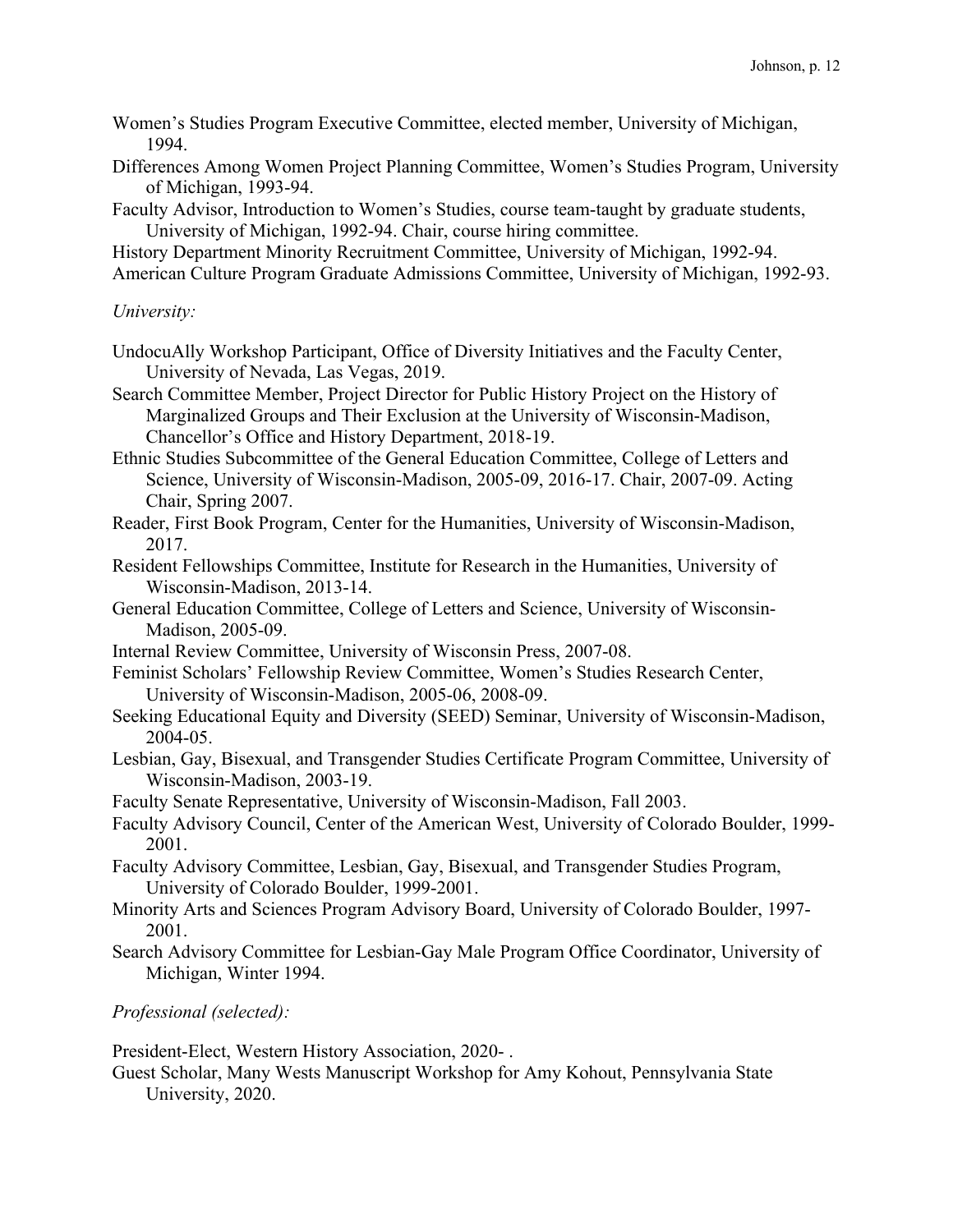- Local Arrangements Committee Co-Chair, Western History Association Annual Meeting, Las Vegas, 2018-19. Organized first-ever WHA LGBTQ History Tour, "Fabulous Las Vegas," October 17, 2019.
- Founding Coordinator, QuIT Organizing Committee, Coalition for Western Women's History, 2017-20.
- Western History Association Council, elected member, 2016-19.
- Panelist, Graduate Student Lightning Rounds, Graduate Student Caucus Session, Western History Association Annual Meeting, St. Paul, October 21, 2016.
- Committee on the Status of Women in the Historical Profession, Organization of American Historians, 2011-15. Chair, 2012-13.
- Caughey Book Prize Committee, Western History Association, 2010-13. Chair, 2012-13.
- Binkley-Stephenson Award Committee, Organization of American Historians, 2006-09. Chair, 2007-08.
- Guest Scholar, Manuscript Workshop for Monica Perales, William P. Clements Center for Southwest Studies, Southern Methodist University, 2006.
- Board of Editors, *Western Historical Quarterly*, 2000-03.
- Martin Ridge Huntington Library Fellowship Committee, Western History Association, 2000-02.
- Program Committee, Western History Association Annual Meeting, San Antonio, Texas, 2000.
- Program Committee, Women's West Conference, Washington State University, Pullman, 2000.
- Joan Jensen-Darlis Miller Article Prize Committee, Coalition for Western Women's History, 1995-97.

## *Public:*

- Guest Historian, *All That Glitters? Legacies of the California Gold Rush*, podcast episode of *BackStory*, Virginia Foundation for the Humanities, January 19, 2018.
- Consultant, Woodrow Wilson Foundation HistoryQuest Game Project, Center of the American West, University of Colorado Boulder, June 15-16, 2017.
- Advisory Board, *The Head of Joaquín Murrieta*, Documentary Film by John Valadez, Commissioned for PBS by the National Endowment for the Humanities and Latino Public Broadcasting, 2000-15. Premiered Hispanic Heritage Month 2017.
- Featured Guest (speaking on California Gold Rush), *University of the Air*, Wisconsin Public Radio, January 28, 2007.
- Academic Adviser, *The Gold Rush*, a PBS *American Experience* documentary broadcast November 2006, produced by Randall MacLowry and Laura Longsworth, 2003-06. Film won Erik Barnouw Award, Organization of American Historians, 2007.
- Exhibits Advisory Committee, Autry Museum of Western Heritage, 2000-02.
- Consultant, Boulder County Women's History Trail Project, Women of the West Museum, 2001.
- California Sesquicentennial Project of "The California Report," Advisory Board Member, KQED-FM, San Francisco, 1998-99.
- California Gold Rush Exhibit Advisory Board, Huntington Library, 1996-99. Sesquicentennial Projects Advisory Board, California Council for the Humanities, 1996-99.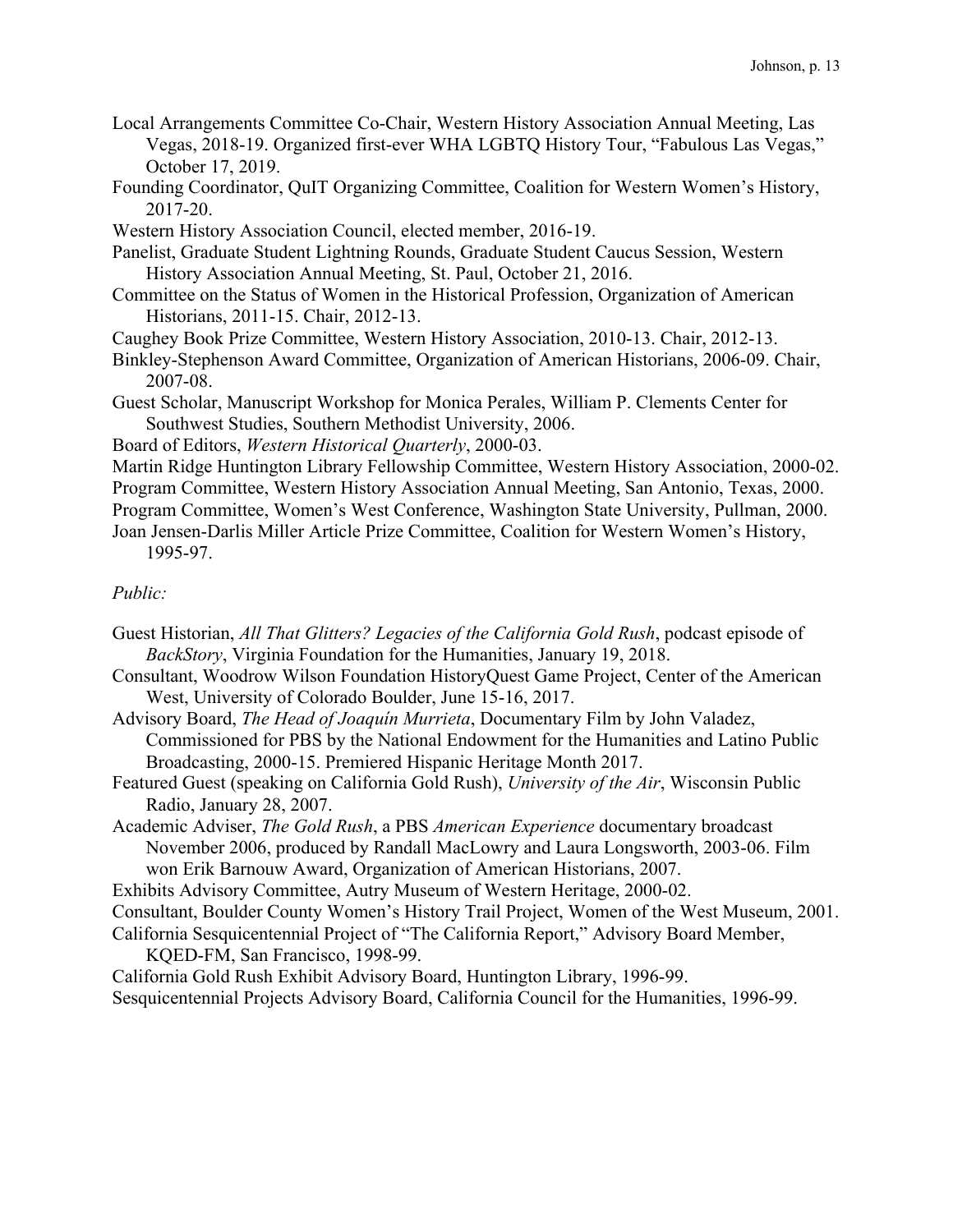## **Presentations**

### *Scholarly papers:*

- "The Trail the Slaves Made: Captivity and Coerced Labor on the Santa Fe Trail in the U.S.- Mexico War Era," Newberry Library Fellows' Seminar, April 10, 2018. Another version presented as Keynote Address at "The Borderlands of History," Eleventh Annual History Graduate Student Conference, Northern Illinois University, November 9, 2018.
- "Bury My Hero at Wounded Knee: Gender, Race, and Historical Practice in the Long 1970s," New Histories of Women, Gender, and Sexuality Lecture Series, University of Virginia, November 10, 2010. Other versions presented at Northwestern University, February 24, 2011; Western History Association Annual Meeting, Oakland, October 16, 2011; and Southern Methodist University, November 16, 2011.
- "Writing Kit Carson in the Cold War: 'The Family,' 'The West,' and Their Chroniclers," Selected Symposium Participant for On the Borders of Love and Power: Families and Kinship in the Intercultural American West, cosponsored by William P. Clements Center for Southwest Studies, Southern Methodist University; Institute for the Study of the American West, Autry National Center; and Center for the Southwest, University of New Mexico; met Albuquerque, October 23-24, 2009, and Dallas, February 26-27, 2010.

"The West is a Happy Vector (circa 1962)," Newberry Library Fellows' Seminar, May 7, 2007.

- "A Traffic in Men: The Old Maid, the Housewife, and their Great Westerner," Newberry Library Colloquium, April 18, 2007.
- "Amateurs, Professionals, and Heroes: The Wild West of Knowledge Production," Institute for Research in the Humanities Seminar, University of Wisconsin-Madison, November 20-21, 2006.
- "A Traffic in Men, or, How Two White Women Trailed a Western Hero and Found Themselves in a Space of Trade and a Time of Race," Women's Studies Research Center Colloquium, University of Wisconsin-Madison, January 26, 2006. Expanded version presented for the American History Workshop, University of Michigan, March 10, 2006.
- "From 'Gay Bohemia' to the 'Wild West': The Traffic in Men and Things Male," DeSantis Lecture (endowed lecture), Notre Dame University, April 1, 2004.
- "The Traffic in Men: The 'Housewife,' the 'Old Maid,' and their 'Great Westerner,'" Western History Association Annual Meeting, Colorado Springs, October 18, 2002.
- "Return to *Roaring Camp: The Social World of the California Gold Rush*," invited lecture, University of California, Santa Barbara, March 7, 2002.
- "Putting Kit Carson in His Place: Space, Nation, and Desire," Berkshire Conference on the History of Women, University of Rochester, June 4, 1999.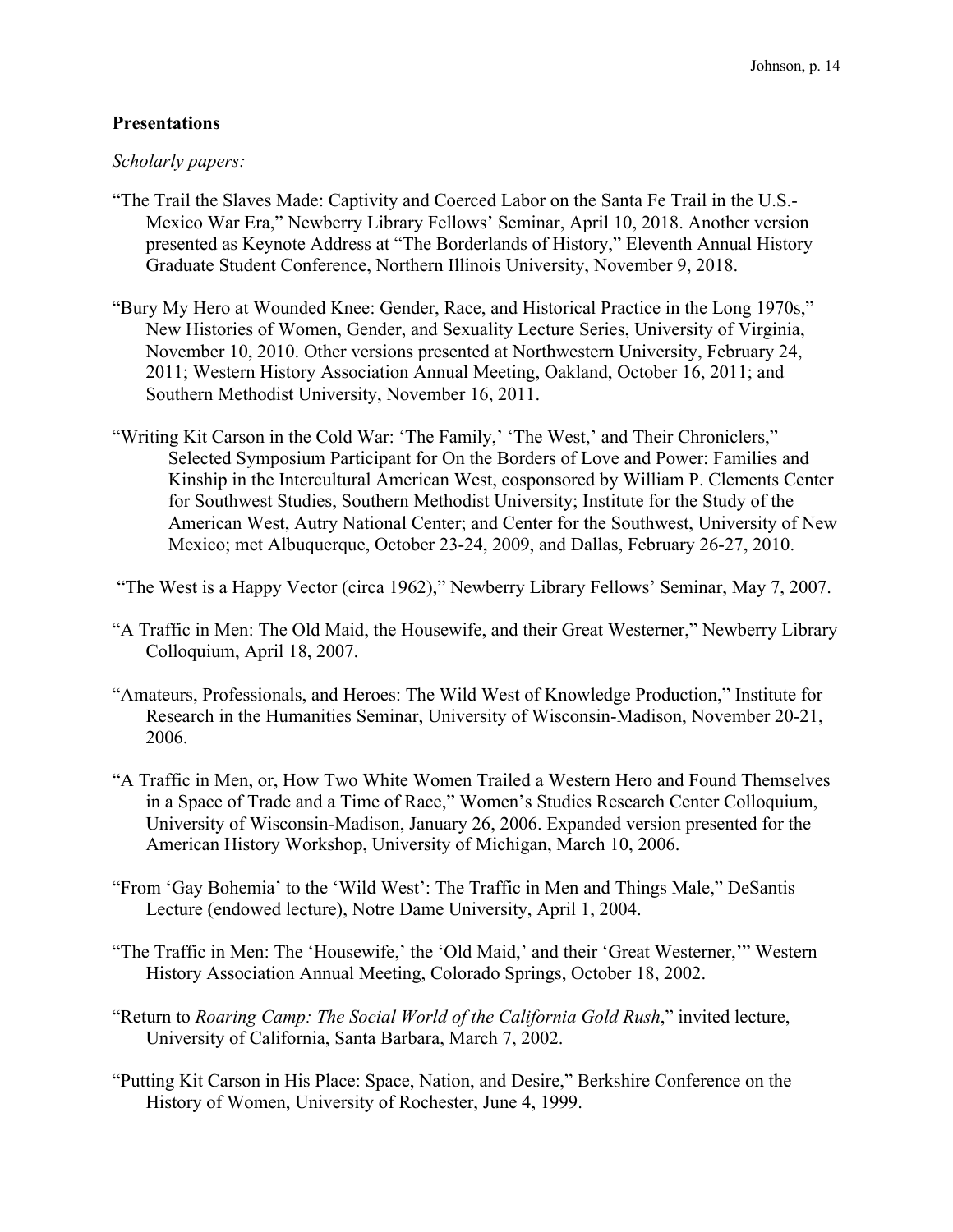- "The Last Fandango: Women, Work, and the End of the California Gold Rush," Organization of American Historians Annual Meeting, San Francisco, April 20, 1997.
- "Three Stories in Search of a Past: History, Memory, and the California Gold Rush," The Power of Ethnic Identities in the Southwest Conference, Huntington Library, San Marino, September 23, 1994. Also presented at the American Historical Association Annual Meeting, Chicago, January 8, 1995.
- "Bulls, Bears, and Dancing Boys: Race, Gender, and Leisure in the California Gold Rush," Newberry Library Seminar, Chicago, May 3, 1994. Also presented at American Culture Brown Bag Series, University of Michigan, January 14, 1994, and History Faculty Colloquium, University of Michigan, March 8, 1994.
- "'Domestic' Life in the Diggings: California's Southern Mines, 1848-1853," American Dreams, Western Images Program, University of California, Los Angeles, April 9, 1994.
- "'Society' in the Southern Mines: Gender, Race, and the California Gold Rush," California Historical Society Annual Conference, Pasadena, October 2, 1993.
- "Of Fiddles and Fandangos: Men, Gender, and Leisure in the California Gold Rush," Berkshire Conference on the History of Women, Vassar College, June 11, 1993.
- "The Significance of Gender in the History of the American West," A New Significance: Re-Envisioning the History of the American West, Utah State University, July 31, 1992.
- "Women's Households and Relationships in Mining Towns: Central Arizona, 1863-73," Pacific Coast Branch of the American Historical Association Conference, Stanford University, June 28, 1985.
- "Partners or Companions? Marriage in Central Arizona, 1863-73," Women's West Conference, Park City, Utah, July 13, 1984.
- "Informal Union in Central Arizona Mining Towns, 1863-73," Women's West Conference, Sun Valley, Idaho, August 12, 1983.
- "Women in Central Arizona Mining and Supply Settlements, 1863-73," Southwest Labor Studies Conference, University of New Mexico, May 1, 1981.

### *Roundtable sessions:*

- Presidential plenary session entitled, "Does the West Matter? The Future of Regionalism in American History," Western History Association Annual Meeting, Las Vegas, October 17, 2019.
- Session entitled, "Reading Against the Grain: Doing Western LGBTQ History," Western History Association Annual Meeting, San Diego, November 1, 2017.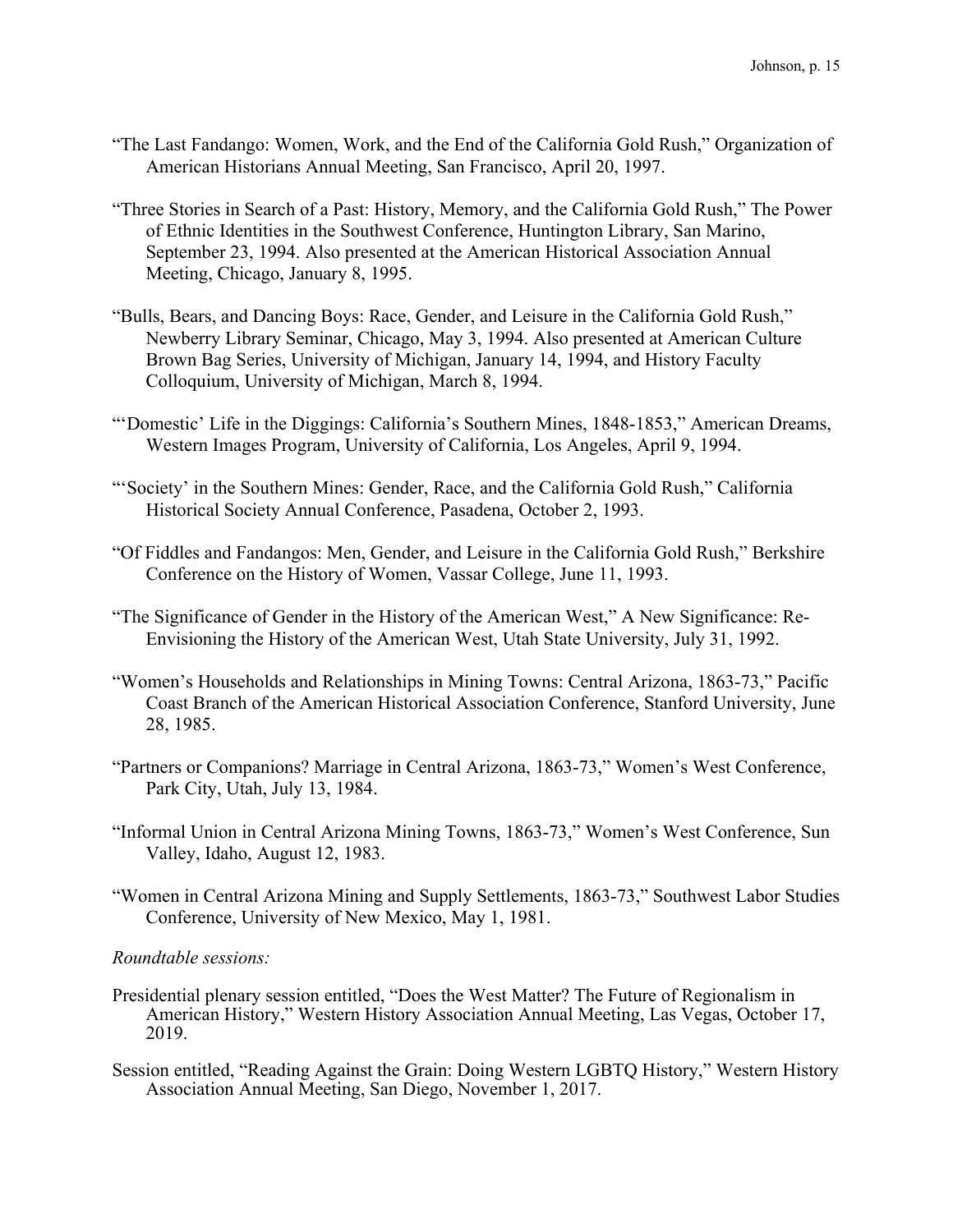- Session entitled, "Elizabeth Jameson, Pushing the Boundaries of Gender, Class, and Nation," Pacific Coast Branch of the American Historical Association Conference, California State University, Northridge, August 4, 2017.
- Session entitled, "*Re-Dressing America's Frontier Past* by Peter Boag: A Critique," Western History Association Annual Meeting, Denver, October 4, 2012.
- Session entitled, "Historians as Writers," History Department, University of Wisconsin-Madison, April 13, 2012.
- Plenary session entitled, "The Past and Future of Western History: Weaving Strands of Inquiry in a (Still) Contested Region," Western History Association Annual Meeting, Oakland, October 14, 2011.
- Session entitled, "The Shifting Relations of Scholarship on Women, Race, and Sexuality," Yale University Women's and Gender Studies and Lesbian, Gay, Bisexual, and Transgender Studies Anniversaries Conference, April 17, 2010.
- Session entitled, "Western Women's History: Retrospective and Future Directions," Western History Association Annual Meeting, Denver, October 9, 2009.
- Session entitled, "Teaching Race in the West on the Road: The University of Wisconsin's Mobile Course 'The Santa Fe Trail: In Search of the Multiracial West,'" Western History Association Annual Meeting, St. Louis, October 12, 2006.
- Session entitled, "Honoring Betsy Jameson," Pacific Coast Branch of the American Historical Association Conference, Oregon State University, August 6, 2005.
- Session entitled, "Gold Rush to Cold War: New Histories of Western Mining," Western History Association Annual Meeting, Sacramento, October 16, 1998.
- Session entitled, "Writing Western Women into History," Western History Association Annual Meeting, Sacramento, October 14, 1998.
- Session entitled, "Women in Competing Cultures, 1848-1998," California Studies Conference X, University of Southern California, February 6, 1998.

### *Comments delivered:*

- Session entitled "Memory and Civil Rights Among African American and Latinx Activists," Western History Association Annual Meeting, Online, October 17, 2020.
- Session entitled "Gender and Antebellum Political Leadership: Reconsidering the Power of the First Lady," Organization of American Historians Annual Meeting, Providence, April 10, 2016.
- Session of The Newberry Seminar in Women and Gender Studies, with papers by Courtney Wiersema and Emily Remus, Newberry Library, Chicago, September 25, 2015.
- Session of The Newberry Seminar in Borderlands and Latino Studies, with papers by Omar Valerio-Jiménez and Raúl Ramos, Newberry Library, Chicago, February 25, 2011.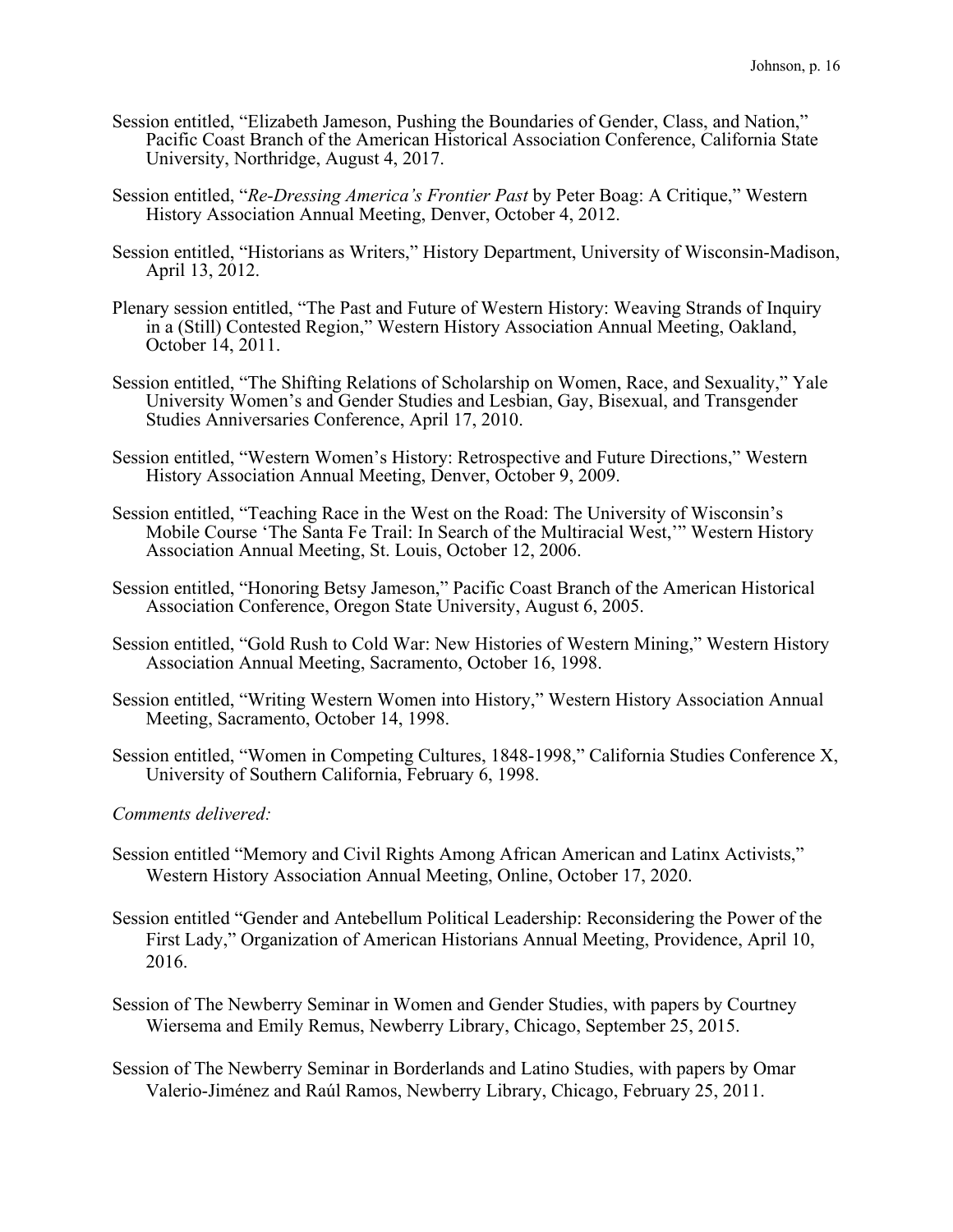- Session entitled "Creating the Modern American West: Origin Stories, Image Making, and Feminist Aesthetics in California," Western History Association Annual Meeting, Incline Village, October 15, 2010.
- Session entitled "Reforming, Resisting, and Retelling: Gender and Race in the U.S. West," Pacific Coast Branch of the American Historical Association Annual Meeting, Albuquerque, August 7, 2009.
- Session entitled "Manifested Destiny on the U.S.-Mexico Border: Science, Sensationalism, and Diplomacy, 1880-1920," American Studies Association Annual Meeting, Philadelphia, October 12, 2007.
- Session entitled "Mining Communities and their Place(s)," Western History Association Annual Meeting, San Diego, October 5, 2001.
- Double session entitled "Recreating Manhood in the West," Western History Association Annual Meeting, San Antonio, October 14, 2000.
- Session entitled "Class, Queerness, and Community in North America," North American Labor History Conference, Wayne State University, October 21, 1999.
- Session entitled "Working-Class Masculinity in the Nineteenth Century," Reworking American Labor History Conference, University of Wisconsin-Madison, April 11, 1992.

### *Sessions chaired:*

- "New Examinations of the California Gold Rush," Western History Association Annual Meeting, Online, October 15, 2020.
- "Western Politics: A Moderated Session with U.S. Senator Harry Reid," Western History Association Annual Meeting, Las Vegas, October 19, 2019.
- "Making the Crooked Places Straight: Intimate Discipline in Canadian and U.S. Wests," Western History Association Annual Meeting, Las Vegas, October 18, 2019.
- "Some Things That Glitter are Indeed Gold: Celebrating the Career of Elizabeth Jameson," Western History Association Annual Meeting, San Antonio, October 19, 2018.
- "Against and Along the Archival Grain: Western and Borderlands Histories Linked to Family Pasts," Western History Association Annual Meeting, San Diego, November 4, 2017.
- "Twenty Years of Queering the West: Emerging Scholars Engage Past and Future Queer Western History," Western History Association Annual Meeting, Portland, October 22, 2015.
- "Legacies of Conflict: Violent Images and Historical Realities of the Rocky Mountain Labor Wars," Western History Association Annual Meeting, Las Vegas, October 15, 2004.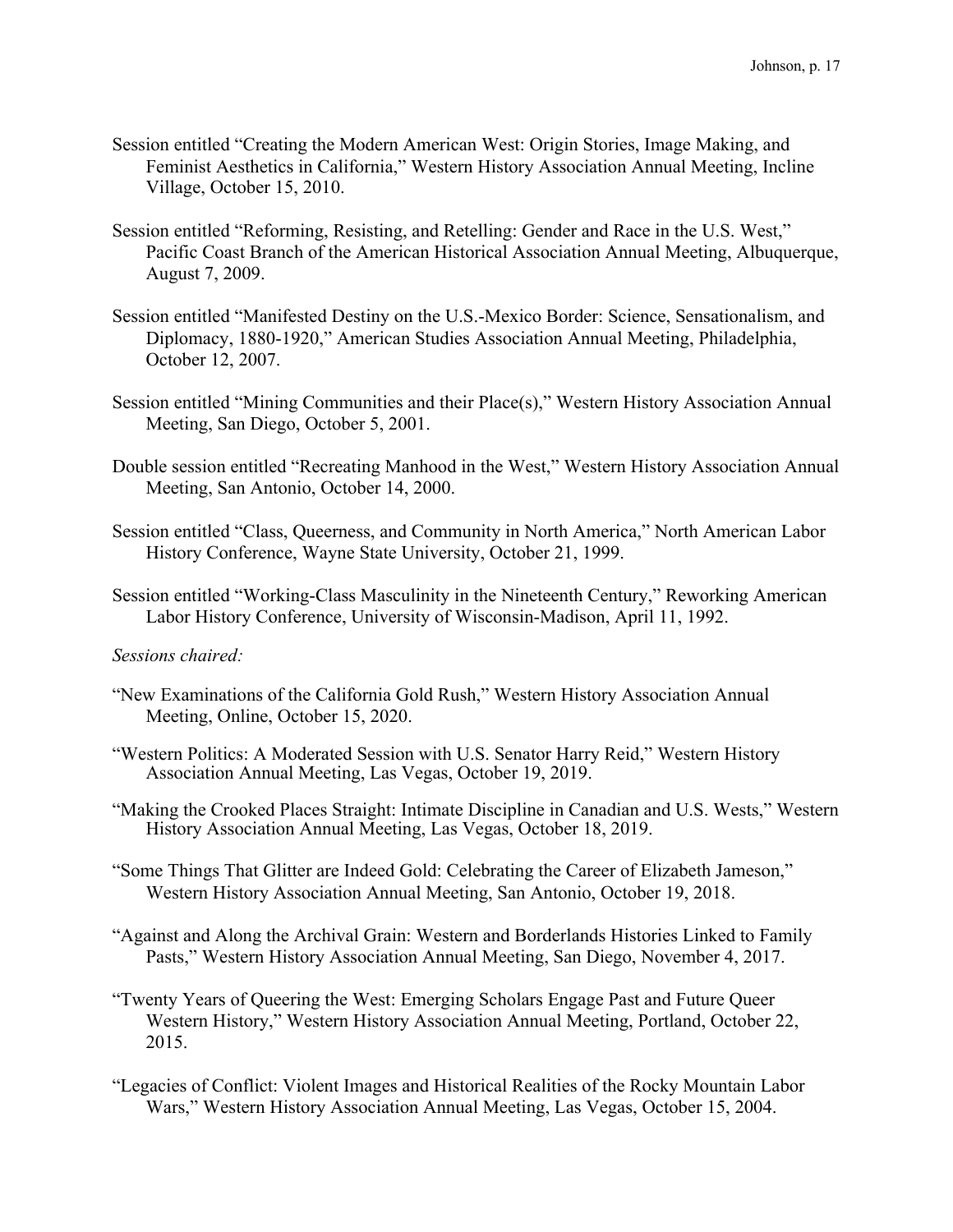- "Public Policy and Planning, Environmental Consequences," Rocky Mountain Interdisciplinary History Conference, University of Colorado Boulder, September 23, 2000.
- "The Empire in the Archive: Mining Sites of U.S. Colonial Knowledge," American Studies Association Annual Meeting, Seattle, November 22, 1998.
- "Crossroads Between the Literary West and the New Western History," Western Literature Association Annual Meeting, Lincoln, October 4, 1996.
- "Mexican and Mexican American Women in the West: New Perspectives," Western History Association Annual Meeting, Albuquerque, October 22, 1994.
- "Gender Roles and Sexuality in Native American Societies," Western History Association Annual Meeting, New Haven, October 16, 1992.

## *Public lectures:*

- "Creating in the Wildest Zone: Women Historians Writing the Wild West Before Women's History," Creating in the Wild Zone Art Exhibit Lecture Series, Carthage College, March 8, 2011.
- "From Wisconsin to the West and Back Again: A Historian's Journey," Burkhardt Lecture, Carthage College, April 23, 2009.
- "Writing Kit Carson: The Old Maid, the Housewife, and Their Great Westerner," Inaugural Bierman Lecture in the History of the North American West, Whitman College, April 12, 2007. Also presented in the Colorado: A Closer Look Lecture Series, Colorado Historical Society, Denver, March 18, 2008.
- "From Big Oak Flat Road to Brokeback Mountain: What a Difference a Century Makes," Bancroft Centennial Symposium, University of California, Berkeley, February 10, 2006.
- "The Traffic in Men: The 'Housewife,' the 'Old Maid,' and their 'Great Westerner,'" Annaley Naegle Redd Lecture, Brigham Young University, November 13, 2003.
- "Return to *Roaring Camp: The Social World of the California Gold Rush*," Society of California Archivists Annual Meeting, Santa Rosa, April 28, 2001.
- "'My own private life': Toward a History of Desire in Gold Rush California," Yale University, September 17, 1999, sponsored by the Yale Library Associates and the Yale Collection of Americana, in conjunction with the Beinecke Library exhibition, "RUSH!" Also presented at the Gold Rush Conference, Huntington Library, San Marino, December 4, 1999, in conjunction with the Huntington Library exhibition, "Land of Golden Dreams."